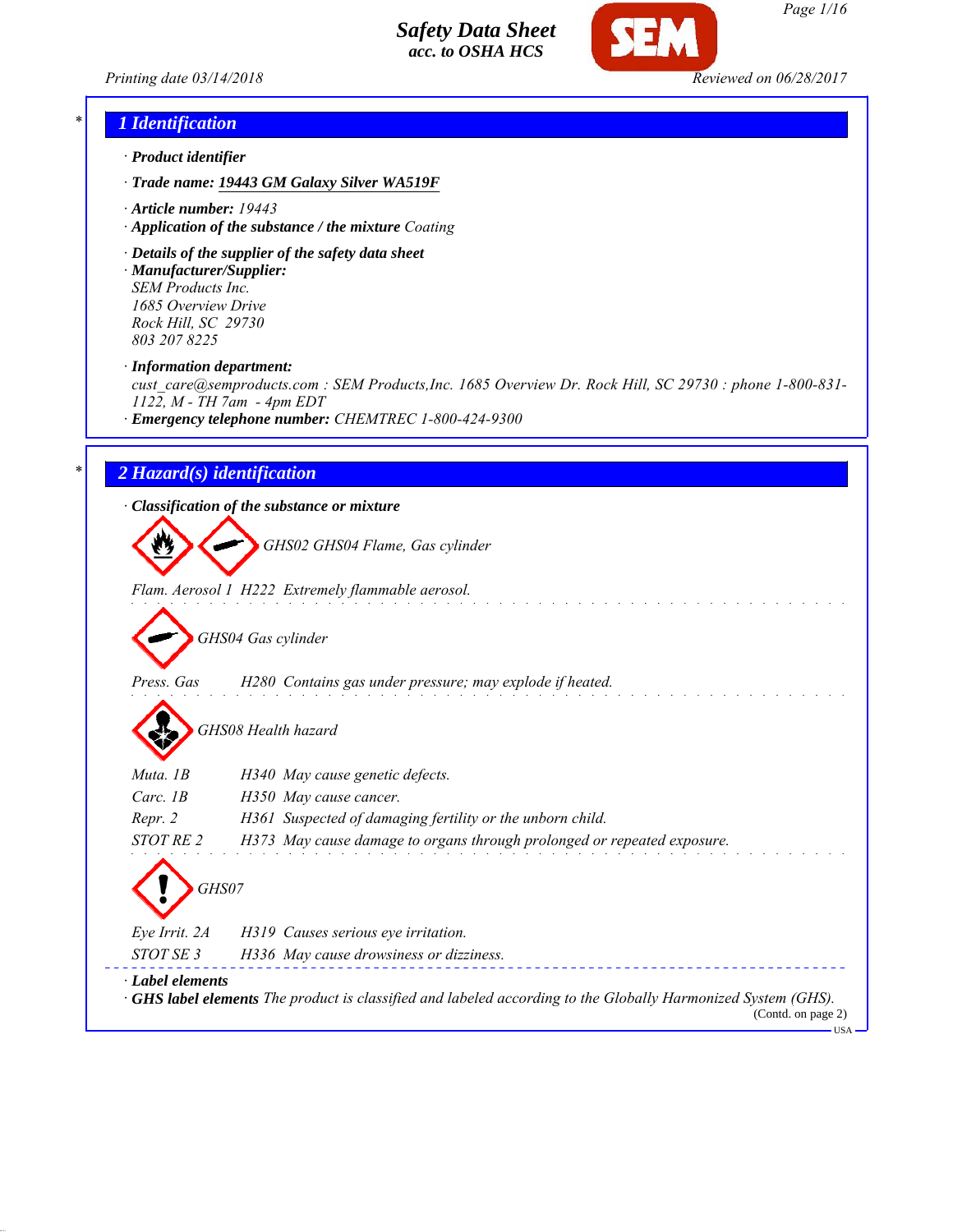2 4 3

*Fire = 4 Reactivity = 3*

*Printing date 03/14/2018 Reviewed on 06/28/2017*

*Page 2/16*

(Contd. on page 3)

**IISA** 

*Trade name: 19443 GM Galaxy Silver WA519F*

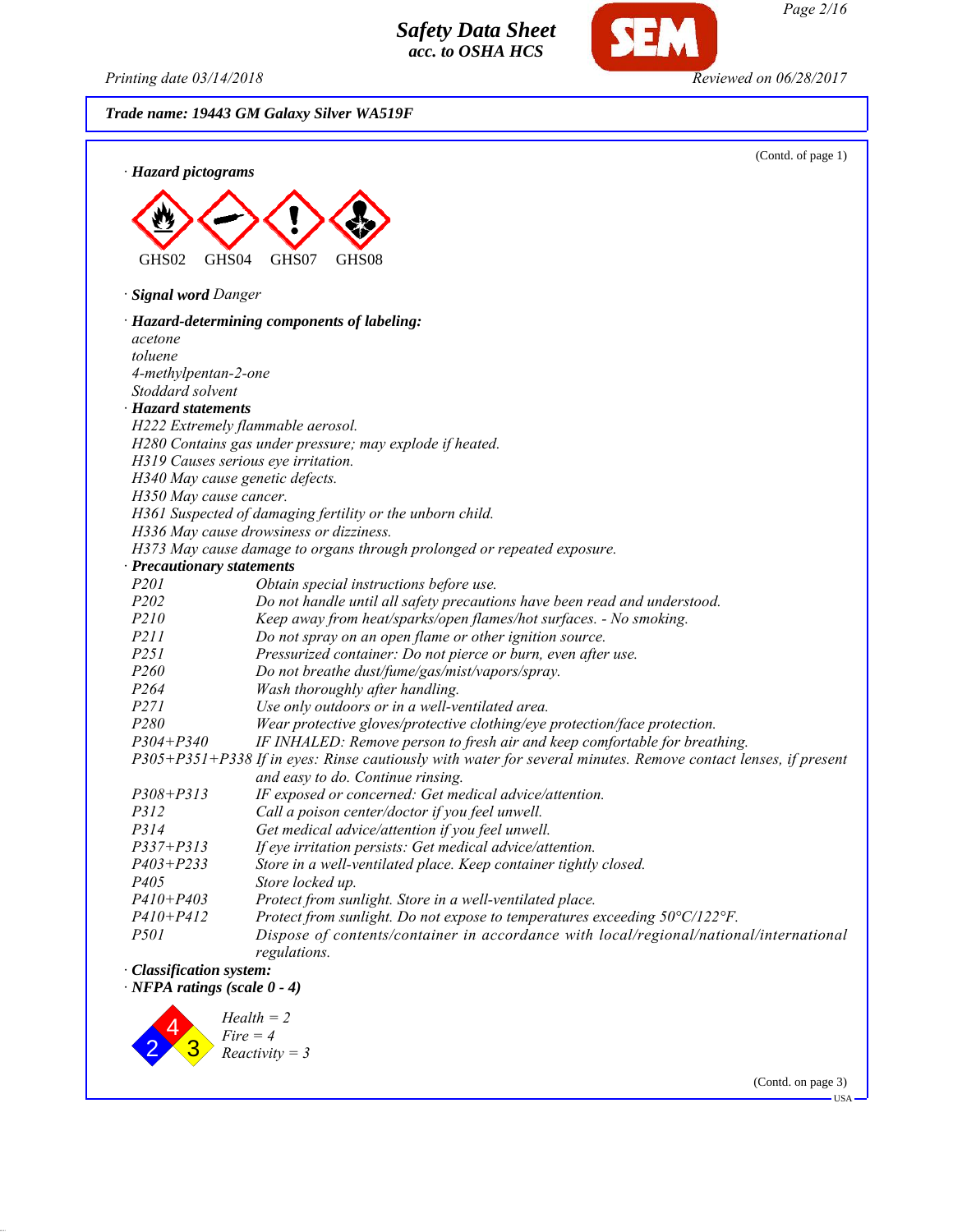*Printing date 03/14/2018 Reviewed on 06/28/2017*

#### *Trade name: 19443 GM Galaxy Silver WA519F*

(Contd. of page 2)

*· HMIS-ratings (scale 0 - 4)*



*· Other hazards*

*· Results of PBT and vPvB assessment*

- *· PBT: Not applicable.*
- *· vPvB: Not applicable.*

#### *\* 3 Composition/information on ingredients*

*· Chemical characterization: Mixtures*

*· Description:*

*Mixture: consisting of the following components. Weight percentages*

| · Dangerous components: |                                                  |                   |
|-------------------------|--------------------------------------------------|-------------------|
|                         | $67-64-1$ acetone                                | $13 - 30\%$       |
|                         | 68476-86-8 Petroleum gases, liquefied, sweetened | $13 - 30\%$       |
|                         | $123-86-4$ n-butyl acetate                       | $10 - 13%$        |
|                         | 108-65-6 2-methoxy-1-methylethyl acetate         | $\geq 7 < 10\%$   |
|                         | $\overline{110-19-0}$ isobutyl acetate           | $5 - 7\%$         |
| 108-88-3 toluene        |                                                  | $1.5 - 5\%$       |
|                         | $7429-90-5$ aluminium                            | $1.5 - 5\%$       |
|                         | 763-69-9 ethyl 3-ethoxypropionate                | $1.5 - 5\%$       |
|                         | 108-10-1 4-methylpentan-2-one                    | $1 - 1.5\%$       |
|                         | 8052-41-3 Stoddard solvent                       | $\geq 0.1 - 51\%$ |
|                         | $100-41-4$ ethylbenzene                          | $\geq 0.1 - 51\%$ |

#### *\* 4 First-aid measures*

*· Description of first aid measures*

- *· After inhalation: Supply fresh air; consult doctor in case of complaints.*
- *· After skin contact: Generally the product does not irritate the skin.*

*· After eye contact:*

- *Rinse opened eye for several minutes under running water. If symptoms persist, consult a doctor.*
- *· After swallowing: If symptoms persist consult doctor.*
- *· Information for doctor:*
- *· Most important symptoms and effects, both acute and delayed No further relevant information available.*
- *· Indication of any immediate medical attention and special treatment needed*
- *No further relevant information available.*

(Contd. on page 4)

USA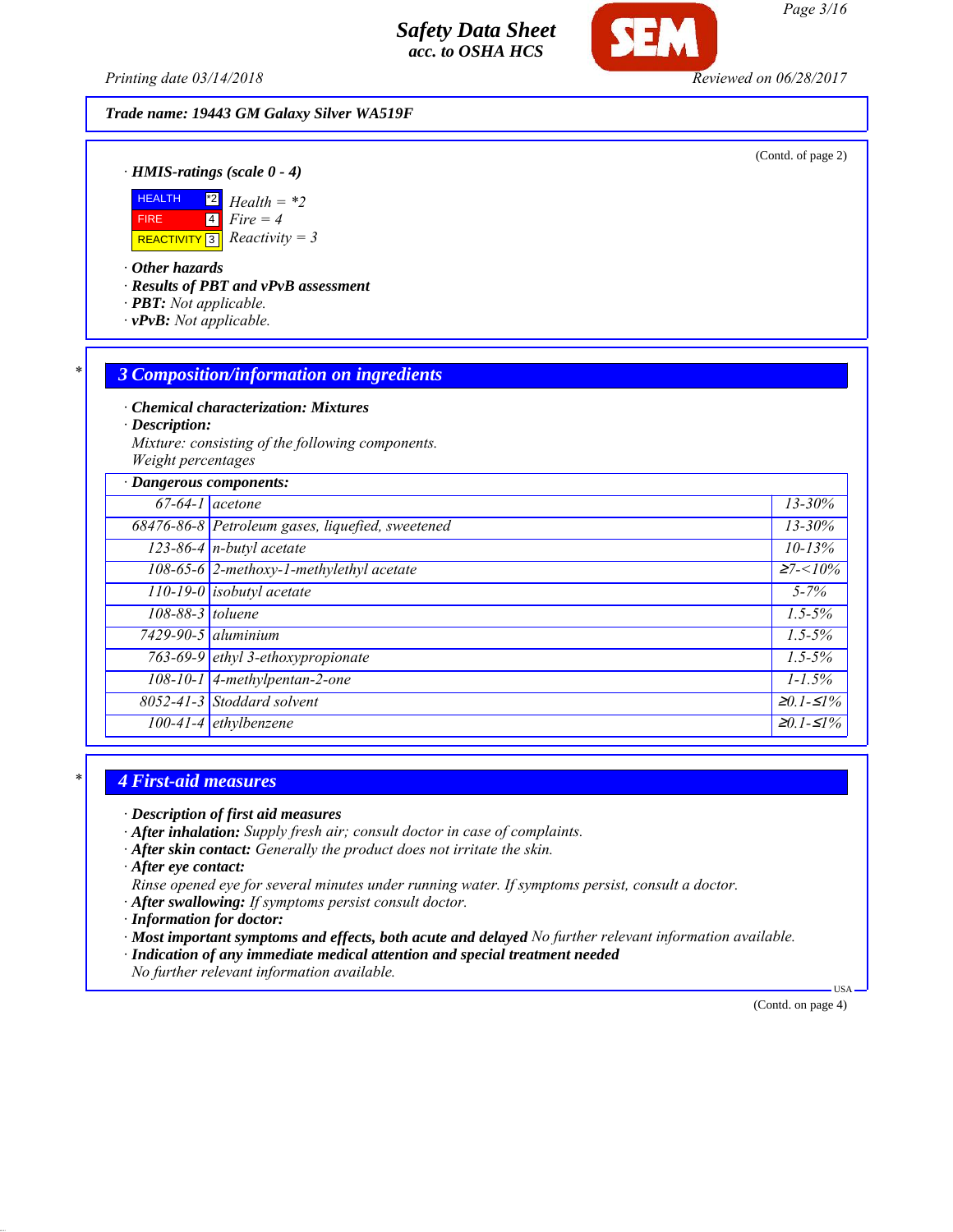

*Printing date 03/14/2018 Reviewed on 06/28/2017*

### *Trade name: 19443 GM Galaxy Silver WA519F*

(Contd. of page 3)

USA

## *\* 5 Fire-fighting measures*

- *· Extinguishing media*
- *· Suitable extinguishing agents:*
- *CO2, extinguishing powder or water spray. Fight larger fires with water spray or alcohol resistant foam.*
- *· Special hazards arising from the substance or mixture No further relevant information available.*
- *· Advice for firefighters*
- *· Protective equipment: Wear self-contained respiratory protective device.*

## *\* 6 Accidental release measures*

- *· Personal precautions, protective equipment and emergency procedures Wear protective equipment. Keep unprotected persons away.*
- *· Environmental precautions: Do not allow to enter sewers/ surface or ground water.*

#### *· Methods and material for containment and cleaning up:*

*Dispose contaminated material as waste according to item 13.*

*Ensure adequate ventilation.*

#### *· Reference to other sections*

*See Section 7 for information on safe handling.*

- *See Section 8 for information on personal protection equipment.*
- *See Section 13 for disposal information.*

#### *· Protective Action Criteria for Chemicals*

| $\cdot$ PAC-1:                                     |                                 |
|----------------------------------------------------|---------------------------------|
| $67-64-1$ acetone                                  | 200 ppm                         |
| $123-86-4$ n-butyl acetate                         | 5 ppm                           |
| 108-65-6 2-methoxy-1-methylethyl acetate           | $50$ ppm                        |
| 110-19-0 isobutyl acetate                          | 450 ppm                         |
| 108-88-3 toluene                                   | 67 ppm                          |
| 763-69-9 ethyl 3-ethoxypropionate                  | $1.6$ ppm                       |
| 108-10-1 4-methylpentan-2-one                      | $\overline{75}$ ppm             |
| $\overline{110}$ -43-0 heptan-2-one                | $150$ ppm                       |
| $1330 - 20 - 7$ xylene                             | $130$ ppm                       |
| 8052-41-3 Stoddard solvent                         | $\frac{300 \text{ mg}}{m^3}$    |
| $100-41-4$ ethylbenzene                            | 33 ppm                          |
| $71 - 36 - 3$ butan-1-ol                           | $\overline{60}$ ppm             |
| 112926-00-8 precipitated Silica (Silica-Amorphous) | $18 \text{ mg/m}^3$             |
| $13463-67-7$ titanium dioxide                      | $30 \frac{\text{mg}}{\text{m}}$ |
| 25322-68-3 Polyethylene glycol                     | $30 \text{ mg/m}^3$             |
| 7631-86-9 silicon dioxide, chemically prepared     | $18 \text{ mg/m}^3$             |
| $21645 - 51 - 2$ aluminium hydroxide               | $8.7 \frac{mg}{m^3}$            |
| $\overline{PAC-2:}$                                |                                 |
| $67-64-1$ acetone                                  | $3200*$ ppm                     |
| $123-86-4$ n-butyl acetate                         | 200 ppm                         |
| 108-65-6 2-methoxy-1-methylethyl acetate           | $1,000$ ppm                     |
| $110-19-0$ isobutyl acetate                        | $1300*$ ppm                     |
|                                                    | (Cond. on page 5)               |

*Page 4/16*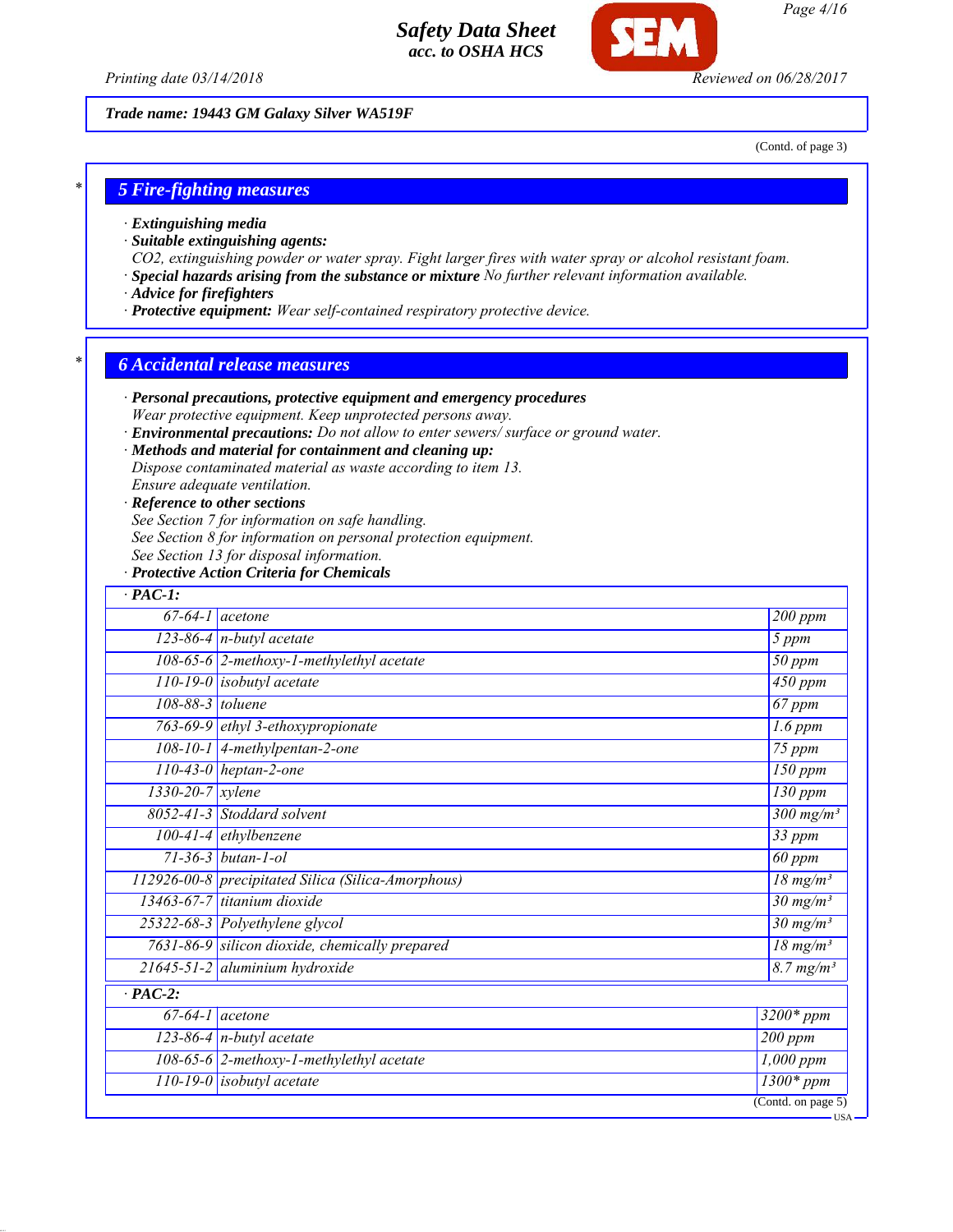

*Printing date 03/14/2018 Reviewed on 06/28/2017*

*Trade name: 19443 GM Galaxy Silver WA519F*

|                        |                                                    | (Contd. of page 4)             |
|------------------------|----------------------------------------------------|--------------------------------|
| 108-88-3 toluene       |                                                    | 560 ppm<br>$18$ ppm            |
|                        | 763-69-9 ethyl 3-ethoxypropionate                  |                                |
|                        | 108-10-1 4-methylpentan-2-one                      |                                |
|                        | $110-43-0$ heptan-2-one                            | $\overline{670}$ ppm           |
| 1330-20-7 xylene       |                                                    | $920*ppm$                      |
|                        | 8052-41-3 Stoddard solvent                         | $1,800$ mg/m <sup>3</sup>      |
|                        | $100-41-4$ ethylbenzene                            | $1100*ppm$                     |
|                        | $71-36-3$ butan-1-ol                               | 800 ppm                        |
|                        | 112926-00-8 precipitated Silica (Silica-Amorphous) | $200$ mg/m <sup>3</sup>        |
|                        | 13463-67-7 titanium dioxide                        | 330 mg/m <sup>3</sup>          |
|                        | 25322-68-3 Polyethylene glycol                     | $1,300$ mg/m <sup>3</sup>      |
|                        | 7631-86-9 silicon dioxide, chemically prepared     | $740$ mg/m <sup>3</sup>        |
|                        | 21645-51-2 aluminium hydroxide                     | 73 mg/ $m^3$                   |
| $\overline{PAC-3}$ :   |                                                    |                                |
|                        | $67-64-1$ acetone                                  | $5700*ppm$                     |
|                        | $123-86-4$ n-butyl acetate                         | $3000*ppm$                     |
|                        | 108-65-6 2-methoxy-1-methylethyl acetate           | $5000*ppm$                     |
|                        | $110-19-0$ isobutyl acetate                        | $7500**$ ppm                   |
| 108-88-3 toluene       |                                                    | $3700*ppm$                     |
|                        | 763-69-9 ethyl 3-ethoxypropionate                  | $110$ ppm                      |
|                        | 108-10-1 4-methylpentan-2-one                      | $3000*ppm$                     |
|                        | $110-43-0$ heptan-2-one                            | $4000*ppm$                     |
| $1330 - 20 - 7$ xylene |                                                    | $2500*ppm$                     |
|                        | 8052-41-3 Stoddard solvent                         | $29500**mg/m^3$                |
|                        | $100-41-4$ ethylbenzene                            | $1800*ppm$                     |
|                        | 71-36-3 butan-1-ol                                 | $8000**$ ppm                   |
|                        | 112926-00-8 precipitated Silica (Silica-Amorphous) | $1,200$ mg/m <sup>3</sup>      |
|                        | 13463-67-7 titanium dioxide                        | $2,000 \text{ mg/m}^3$         |
|                        | 25322-68-3 Polyethylene glycol                     | $7,700$ mg/m <sup>3</sup>      |
|                        | 7631-86-9 silicon dioxide, chemically prepared     | $4,500$ mg/m <sup>3</sup>      |
|                        | 21645-51-2 aluminium hydroxide                     | $\frac{440 \text{ mg/m}^3}{ }$ |

## *\* 7 Handling and storage*

*· Handling:*

## *· Precautions for safe handling*

*No special measures required.*

*Ensure good ventilation/exhaustion at the workplace.*

*· Information about protection against explosions and fires:*

*Do not spray on a naked flame or any incandescent material.*

*Keep ignition sources away - Do not smoke.*

*Pressurized container: protect from sunlight and do not expose to temperatures exceeding 50°C, i.e. electric lights. Do not pierce or burn, even after use.*

(Contd. on page 6)

USA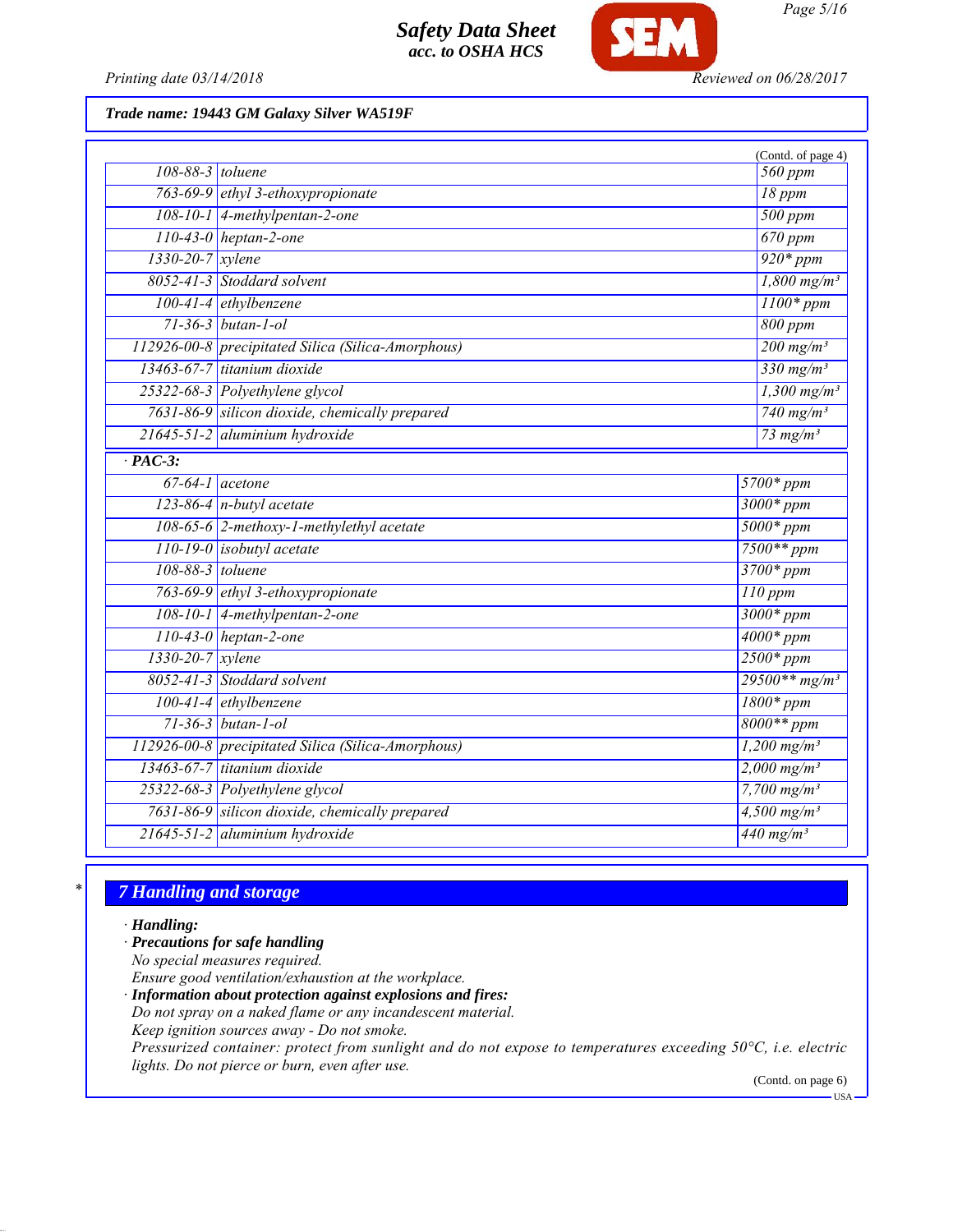*Printing date 03/14/2018 Reviewed on 06/28/2017*

*Trade name: 19443 GM Galaxy Silver WA519F*

(Contd. of page 5)

- *· Conditions for safe storage, including any incompatibilities*
- *· Storage:*
- *· Requirements to be met by storerooms and receptacles:*
- *Observe official regulations on storing packagings with pressurized containers.*
- *· Information about storage in one common storage facility: Store away from oxidizing agents.*
- *· Further information about storage conditions: Keep receptacle tightly sealed.*
- *· Specific end use(s) No further relevant information available.*
- *\* 8 Exposure controls/personal protection*
- *· Additional information about design of technical systems: No further data; see item 7.*
- *· Control parameters*
- *· Components with limit values that require monitoring at the workplace:*

*The following constituents are the only constituents of the product which have a PEL, TLV or other recommended exposure limit.*

*At this time, the other constituents have no known exposure limits.*

|            | 67-64-1 acetone                                                                                                        |
|------------|------------------------------------------------------------------------------------------------------------------------|
| PEL        | Long-term value: $2400$ mg/m <sup>3</sup> , 1000 ppm                                                                   |
| <b>REL</b> | Long-term value: 590 mg/m <sup>3</sup> , 250 ppm                                                                       |
| <b>TLV</b> | Short-term value: $1187$ mg/m <sup>3</sup> , 500 ppm<br>Long-term value: 594 mg/m <sup>3</sup> , 250 ppm<br><b>BEI</b> |
|            | 123-86-4 n-butyl acetate                                                                                               |
| <b>PEL</b> | Long-term value: $710$ mg/m <sup>3</sup> , $150$ ppm                                                                   |
| REL        | Long-term value: $950$ mg/m <sup>3</sup> , 200 ppm                                                                     |
| TLV        | Short-term value: 712 mg/m <sup>3</sup> , 150 ppm<br>Long-term value: $238$ mg/m <sup>3</sup> , 50 ppm                 |
|            | 108-65-6 2-methoxy-1-methylethyl acetate                                                                               |
|            | $WELL$ Long-term value: 50 ppm                                                                                         |
|            | 110-19-0 isobutyl acetate                                                                                              |
| PEL        | Long-term value: $700$ mg/m <sup>3</sup> , 150 ppm                                                                     |
| <b>REL</b> | Long-term value: $700$ mg/m <sup>3</sup> , 150 ppm                                                                     |
| <b>TLV</b> | Short-term value: $712$ mg/m <sup>3</sup> , 150 ppm<br>Long-term value: $238$ mg/m <sup>3</sup> , 50 ppm               |
|            | 108-88-3 toluene                                                                                                       |
| PEL        | Long-term value: 200 ppm<br>Ceiling limit value: 300; 500* ppm<br>*10-min peak per 8-hr shift                          |
| REL        | Short-term value: 560 mg/m <sup>3</sup> , 150 ppm<br>Long-term value: $375$ mg/m <sup>3</sup> , 100 ppm                |
| TLV        | Long-term value: 75 mg/m <sup>3</sup> , 20 ppm<br>BEI                                                                  |
|            | 108-10-1 4-methylpentan-2-one                                                                                          |
| PEL        | Long-term value: 410 mg/m <sup>3</sup> , 100 ppm                                                                       |
|            | (Cond. on page 7)                                                                                                      |
|            | USA-                                                                                                                   |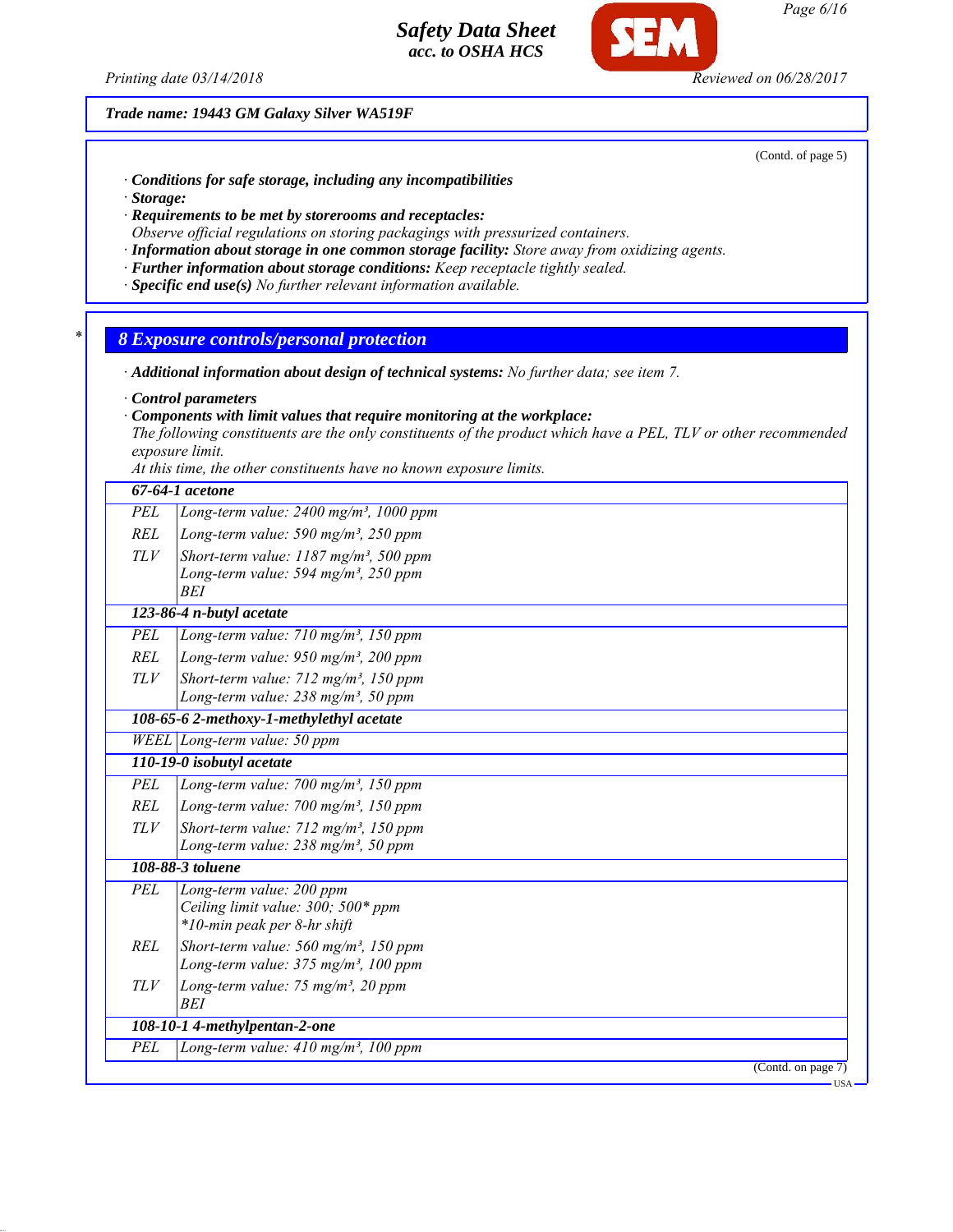

SEM

|            | Trade name: 19443 GM Galaxy Silver WA519F                                                                                       |                               |  |
|------------|---------------------------------------------------------------------------------------------------------------------------------|-------------------------------|--|
|            |                                                                                                                                 | (Contd. of page 6)            |  |
| <b>REL</b> | Short-term value: $300$ mg/m <sup>3</sup> , 75 ppm<br>Long-term value: $205$ mg/m <sup>3</sup> , 50 ppm                         |                               |  |
| TLV        | Short-term value: $307 \text{ mg/m}^3$ , 75 ppm<br>Long-term value: 82 mg/m <sup>3</sup> , 20 ppm<br>BEI                        |                               |  |
|            | 8052-41-3 Stoddard solvent                                                                                                      |                               |  |
| PEL        | Long-term value: $2900$ mg/m <sup>3</sup> , 500 ppm                                                                             |                               |  |
| <b>REL</b> | Long-term value: $350$ mg/m <sup>3</sup><br>Ceiling limit value: 1800* mg/m <sup>3</sup><br>$*15$ -min                          |                               |  |
| TLV        | Long-term value: $525$ mg/m <sup>3</sup> , 100 ppm                                                                              |                               |  |
|            | 100-41-4 ethylbenzene                                                                                                           |                               |  |
| <b>PEL</b> | Long-term value: 435 mg/m <sup>3</sup> , 100 ppm                                                                                |                               |  |
| <b>REL</b> | Short-term value: 545 mg/m <sup>3</sup> , 125 ppm<br>Long-term value: 435 mg/m <sup>3</sup> , 100 ppm                           |                               |  |
| TLV        | Long-term value: 87 mg/m <sup>3</sup> , 20 ppm<br>BEI                                                                           |                               |  |
|            | · Ingredients with biological limit values:                                                                                     |                               |  |
|            | $67 - 64 - 1$ acetone                                                                                                           |                               |  |
|            | $BEI$ 50 mg/L<br>Medium: urine<br>Time: end of shift<br>Parameter: Acetone (nonspecific)                                        |                               |  |
|            | 108-88-3 toluene                                                                                                                |                               |  |
|            | $BEI$ 0.02 mg/L<br>Medium: blood<br>Time: prior to last shift of workweek<br>Parameter: Toluene<br>$0.03$ mg/L<br>Medium: urine |                               |  |
|            | Time: end of shift<br>Parameter: Toluene                                                                                        |                               |  |
|            | $0.3$ mg/g creatinine<br>Medium: urine<br>Time: end of shift<br>Parameter: o-Cresol with hydrolysis (background)                |                               |  |
|            | 108-10-1 4-methylpentan-2-one                                                                                                   |                               |  |
|            | $BEI$ 1 mg/L<br>Medium: urine<br>Time: end of shift<br>Parameter: MIBK                                                          |                               |  |
|            |                                                                                                                                 | (Contd. on page 8)<br>$USA -$ |  |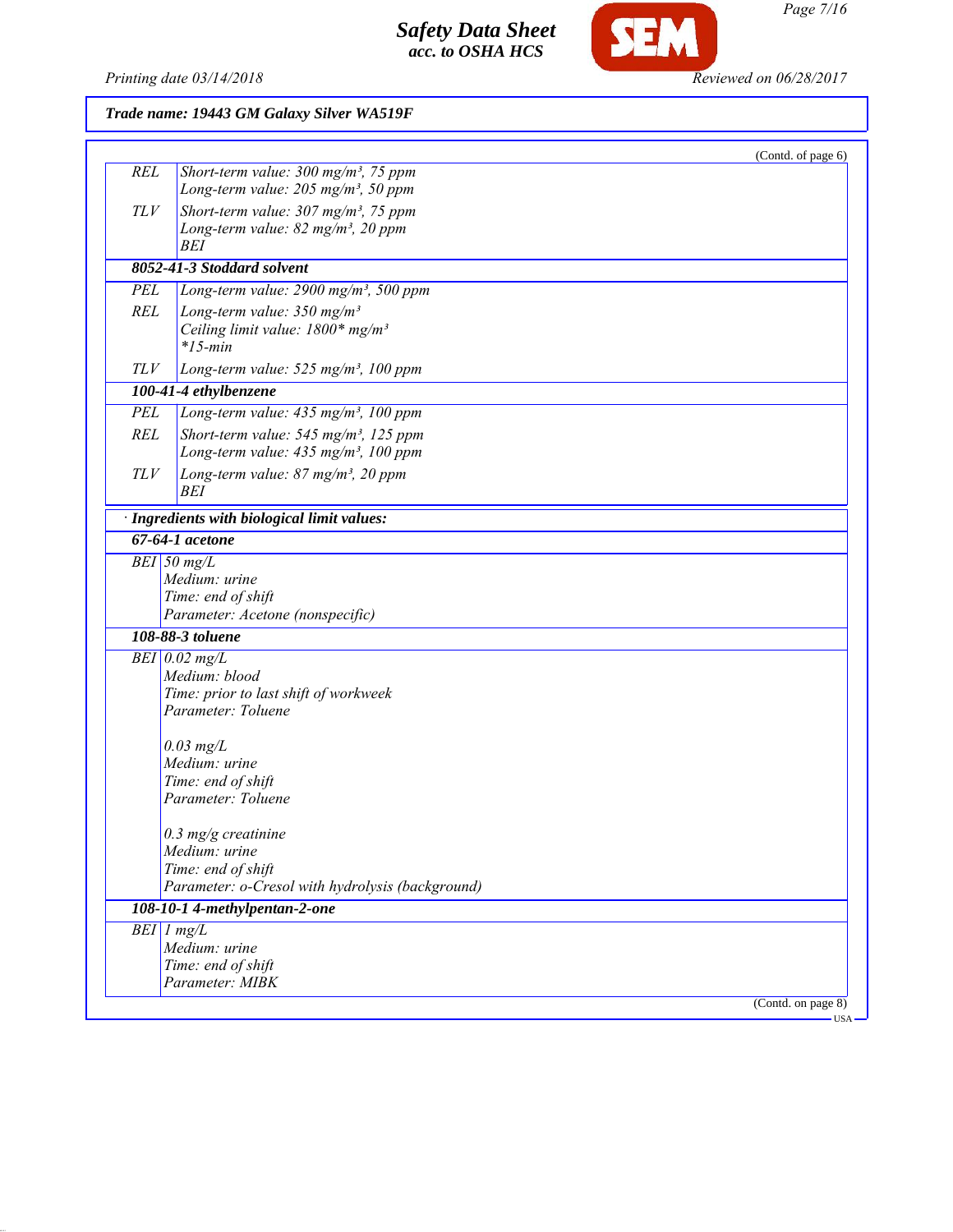*Printing date 03/14/2018 Reviewed on 06/28/2017*

**SEM** 

## *Trade name: 19443 GM Galaxy Silver WA519F*

| 100-41-4 ethylbenzene                                                                                                                                                                                                                                                                                                                                      |  |  |
|------------------------------------------------------------------------------------------------------------------------------------------------------------------------------------------------------------------------------------------------------------------------------------------------------------------------------------------------------------|--|--|
| BEI $0.7$ g/g creatinine                                                                                                                                                                                                                                                                                                                                   |  |  |
| Medium: urine                                                                                                                                                                                                                                                                                                                                              |  |  |
| Time: end of shift at end of workweek                                                                                                                                                                                                                                                                                                                      |  |  |
| Parameter: Sum of mandelic acid and phenylglyoxylic acid (nonspecific, semi-quantitative)                                                                                                                                                                                                                                                                  |  |  |
| Medium: end-exhaled air                                                                                                                                                                                                                                                                                                                                    |  |  |
| Time: not critical                                                                                                                                                                                                                                                                                                                                         |  |  |
| Parameter: Ethyl benzene (semi-quantitative)                                                                                                                                                                                                                                                                                                               |  |  |
| · Additional information: The lists that were valid during the creation were used as basis.                                                                                                                                                                                                                                                                |  |  |
| · Exposure controls                                                                                                                                                                                                                                                                                                                                        |  |  |
| · Personal protective equipment:                                                                                                                                                                                                                                                                                                                           |  |  |
| · General protective and hygienic measures:                                                                                                                                                                                                                                                                                                                |  |  |
| Keep away from foodstuffs, beverages and feed.                                                                                                                                                                                                                                                                                                             |  |  |
| Immediately remove all soiled and contaminated clothing.                                                                                                                                                                                                                                                                                                   |  |  |
| Wash hands before breaks and at the end of work.                                                                                                                                                                                                                                                                                                           |  |  |
| Store protective clothing separately.                                                                                                                                                                                                                                                                                                                      |  |  |
| Avoid contact with the eyes.                                                                                                                                                                                                                                                                                                                               |  |  |
| Avoid contact with the eyes and skin.                                                                                                                                                                                                                                                                                                                      |  |  |
| · Breathing equipment:                                                                                                                                                                                                                                                                                                                                     |  |  |
| In case of brief exposure or low pollution use respiratory filter device. In case of intensive or longer exposure use<br>respiratory protective device that is independent of circulating air.                                                                                                                                                             |  |  |
| · Protection of hands:                                                                                                                                                                                                                                                                                                                                     |  |  |
| Due to missing tests no recommendation to the glove material can be given for the product/ the preparation/ the<br>chemical mixture.                                                                                                                                                                                                                       |  |  |
| Selection of the glove material on consideration of the penetration times, rates of diffusion and the degradation                                                                                                                                                                                                                                          |  |  |
| Protective gloves                                                                                                                                                                                                                                                                                                                                          |  |  |
| The glove material has to be impermeable and resistant to the product/the substance/the preparation.                                                                                                                                                                                                                                                       |  |  |
| · Material of gloves                                                                                                                                                                                                                                                                                                                                       |  |  |
| The selection of the suitable gloves does not only depend on the material, but also on further marks of quality and<br>varies from manufacturer to manufacturer. As the product is a preparation of several substances, the resistance<br>of the glove material can not be calculated in advance and has therefore to be checked prior to the application. |  |  |
| · Penetration time of glove material                                                                                                                                                                                                                                                                                                                       |  |  |
| The exact break trough time has to be found out by the manufacturer of the protective gloves and has to be<br>observed.                                                                                                                                                                                                                                    |  |  |

*· Eye protection: Safety glasses*



*Tightly sealed goggles*

(Contd. on page 9)

USA

(Contd. of page 7)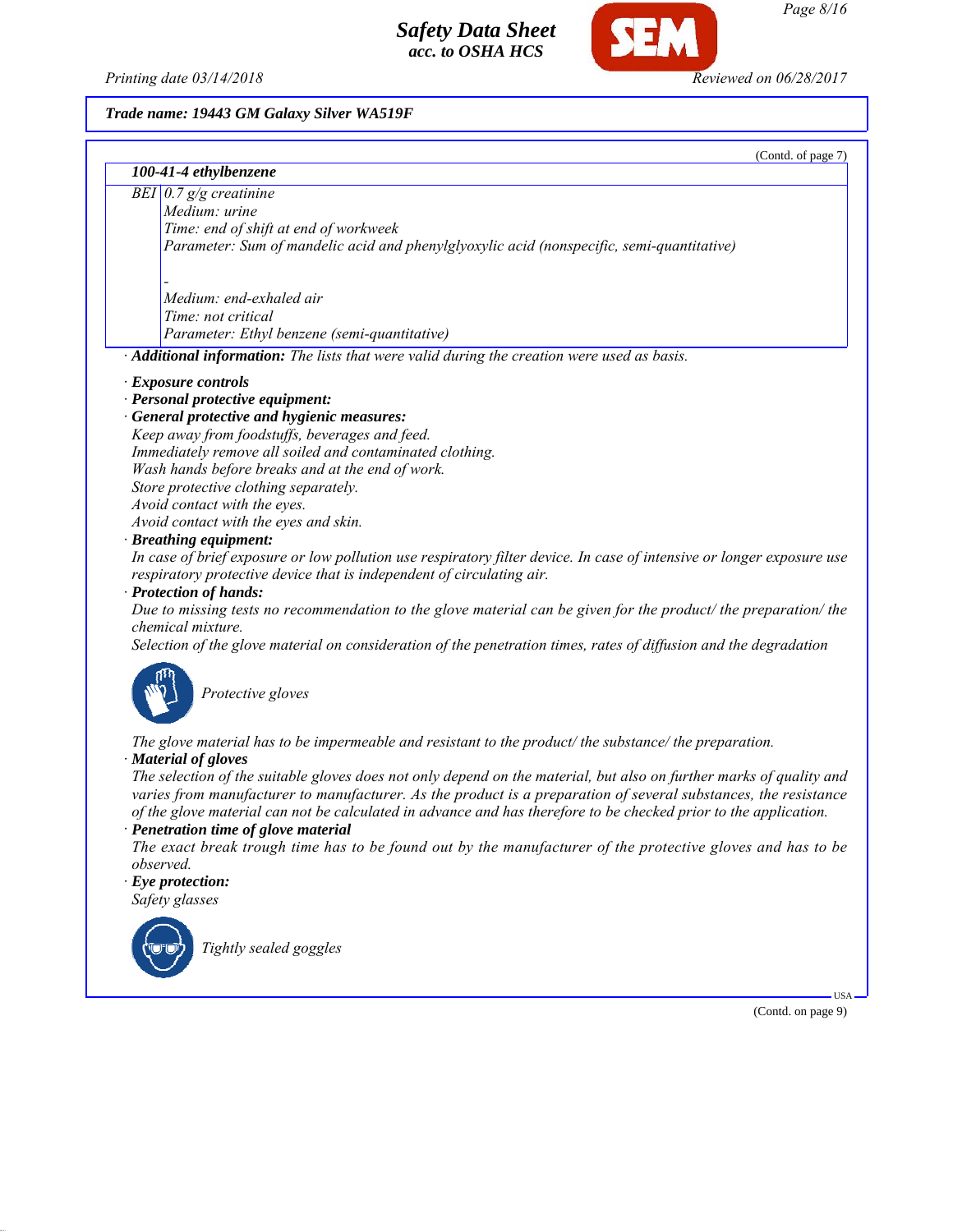

*Printing date 03/14/2018 Reviewed on 06/28/2017*

*Trade name: 19443 GM Galaxy Silver WA519F*

(Contd. of page 8)

| · Information on basic physical and chemical properties    |                                                                             |
|------------------------------------------------------------|-----------------------------------------------------------------------------|
| <b>General Information</b>                                 |                                                                             |
| $\cdot$ Appearance:                                        |                                                                             |
| Form:                                                      | Aerosol                                                                     |
| Color:                                                     | Silver-colored                                                              |
| Odor:                                                      | Characteristic                                                              |
| · Odor threshold:                                          | Not determined.                                                             |
| $\cdot$ pH-value:                                          | Not determined.                                                             |
| Change in condition                                        |                                                                             |
| <b>Melting point/Melting range:</b>                        | Undetermined.                                                               |
| <b>Boiling point/Boiling range:</b>                        | 55.8-56.6 °C                                                                |
| · Flash point:                                             | $-103$ °C                                                                   |
| · Flammability (solid, gaseous):                           | Not applicable.                                                             |
| · Ignition temperature:                                    | 370 °C                                                                      |
| · Decomposition temperature:                               | Not determined.                                                             |
| · Auto igniting:                                           | Product is not selfigniting.                                                |
| · Danger of explosion:                                     | In use, may form flammable/explosive vapour-air mixture.<br>Avoid high heat |
| · Explosion limits:                                        |                                                                             |
| Lower:                                                     | $1.9$ Vol $\%$                                                              |
| <b>Upper:</b>                                              | 13 Vol %                                                                    |
| $\cdot$ Vapor pressure at 20 $\textdegree$ C:              | $233$ $hPa$                                                                 |
| $\cdot$ Density at 20 $\cdot$ C:                           | $0.7548$ g/cm <sup>3</sup>                                                  |
| · Relative density                                         | Not determined.                                                             |
| · Vapor density                                            | Not determined.                                                             |
| $\cdot$ Evaporation rate                                   | Not applicable.                                                             |
| · Solubility in / Miscibility with                         |                                                                             |
| Water:                                                     | Not miscible or difficult to mix.                                           |
| · Partition coefficient (n-octanol/water): Not determined. |                                                                             |
| · Viscosity:                                               |                                                                             |
| Dynamic:                                                   | Not determined.                                                             |
| Kinematic:                                                 | Not determined.                                                             |
| · Solvent content:                                         |                                                                             |
| <b>Organic solvents:</b>                                   | 92.2%                                                                       |
| <b>VOC</b> content:                                        | 62.32%                                                                      |
|                                                            | 658.1 g/l / 5.49 lb/gl                                                      |
| Solids content:                                            | 7.8%                                                                        |
| $\cdot$ Other information                                  | No further relevant information available.                                  |

(Contd. on page 10)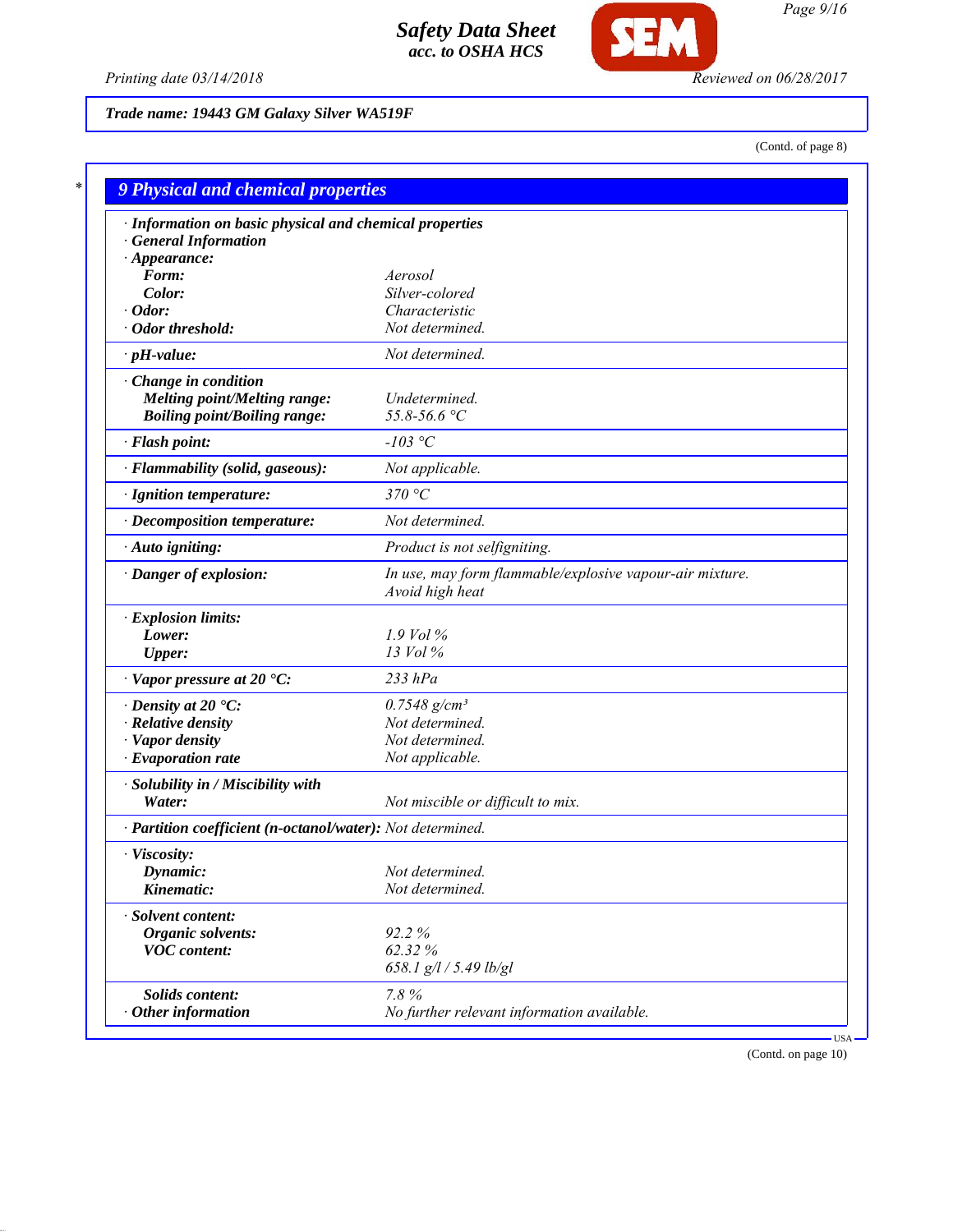

*Printing date 03/14/2018 Reviewed on 06/28/2017*

### *Trade name: 19443 GM Galaxy Silver WA519F*

(Contd. of page 9)

## *10 Stability and reactivity*

- *· Reactivity No further relevant information available.*
- *· Chemical stability*
- *· Thermal decomposition / conditions to be avoided: No decomposition if used according to specifications.*
- *· Possibility of hazardous reactions No dangerous reactions known.*
- *· Conditions to avoid No further relevant information available.*
- *· Incompatible materials: No further relevant information available.*
- *· Hazardous decomposition products:*
- *Nitrogen oxides*
- *Hydrocarbons*

*Carbon monoxide and carbon dioxide*

## *\* 11 Toxicological information*

*· Information on toxicological effects*

*· Acute toxicity:*

*· LD/LC50 values that are relevant for classification:*

#### *108-88-3 toluene*

| Oral            | LD50 | $5,000$ mg/kg (rat)                            |
|-----------------|------|------------------------------------------------|
| $Dermal$ $LD50$ |      | $12.124$ mg/kg (rabbit)                        |
|                 |      | Inhalative $LC50/4 h \cdot 5,320$ mg/l (mouse) |

*· Primary irritant effect:*

*· on the skin: No irritant effect.*

*· on the eye: Irritating effect.*

*· Sensitization: No sensitizing effects known.*

*· Additional toxicological information:*

*The product shows the following dangers according to internally approved calculation methods for preparations: Irritant*

*The product can cause inheritable damage.*

#### *· Carcinogenic categories*

| · IARC (International Agency for Research on Cancer) |                                                         |                |
|------------------------------------------------------|---------------------------------------------------------|----------------|
| 108-88-3 toluene                                     |                                                         | 3              |
|                                                      | $\overline{108-10-1}$ 4-methylpentan-2-one              | 2B             |
| $1330 - 20 - 7$ <i>xylene</i>                        |                                                         | $\mathfrak{Z}$ |
|                                                      | 100-41-4 ethylbenzene                                   | 2B             |
|                                                      | $13463-67-7$ titanium dioxide                           | 2B             |
|                                                      | 7631-86-9 silicon dioxide, chemically prepared          | 3              |
|                                                      | $\overline{\cdot$ NTP (National Toxicology Program)     |                |
|                                                      | None of the ingredients is listed.                      |                |
|                                                      | · OSHA-Ca (Occupational Safety & Health Administration) |                |
|                                                      | None of the ingredients is listed.                      |                |

(Contd. on page 11)

USA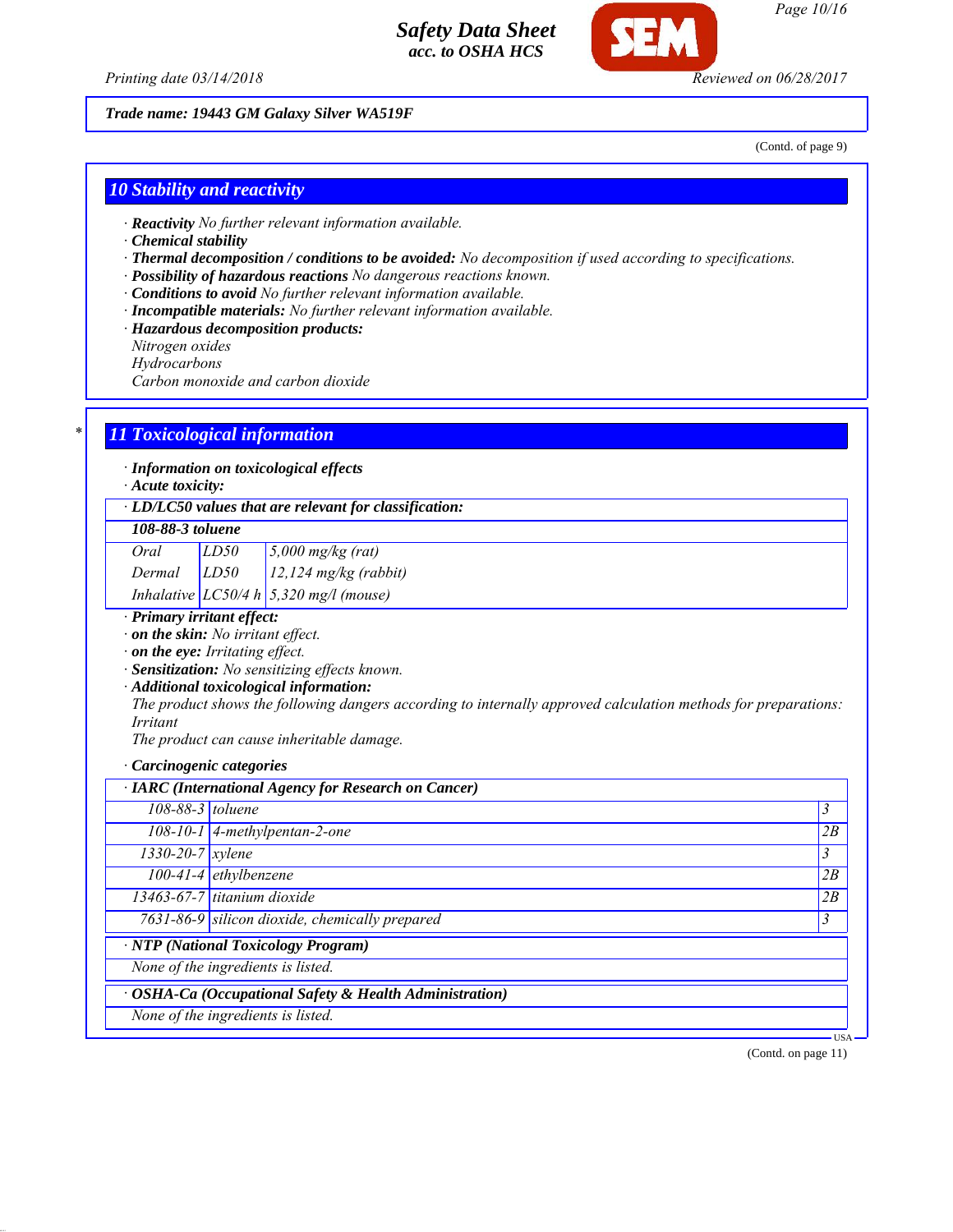



#### *Trade name: 19443 GM Galaxy Silver WA519F*

(Contd. of page 10)

## *\* 12 Ecological information*

- *· Toxicity*
- *· Aquatic toxicity: No further relevant information available.*
- *· Persistence and degradability No further relevant information available.*
- *· Behavior in environmental systems:*
- *· Bioaccumulative potential No further relevant information available.*
- *· Mobility in soil No further relevant information available.*
- *· Additional ecological information:*
- *· General notes:*
- *Water hazard class 3 (Self-assessment): extremely hazardous for water Do not allow product to reach ground water, water course or sewage system, even in small quantities.*
- *Danger to drinking water if even extremely small quantities leak into the ground.*
- *· Results of PBT and vPvB assessment*
- *· PBT: Not applicable.*
- *· vPvB: Not applicable.*
- *· Other adverse effects No further relevant information available.*

#### *13 Disposal considerations*

- *· Waste treatment methods*
- *· Recommendation:*

*Must not be disposed of together with household garbage. Do not allow product to reach sewage system.*

*· Uncleaned packagings:*

*· Recommendation: Disposal must be made according to official regulations.*

| $\cdot$ UN-Number            |                     |  |
|------------------------------|---------------------|--|
| · DOT, ADR, IMDG, IATA       | <i>UN1950</i>       |  |
| · UN proper shipping name    |                     |  |
| $\cdot$ DOT                  | Aerosols, flammable |  |
| $\cdot$ ADR                  | 1950 Aerosols       |  |
| $\cdot$ IMDG                 | <b>AEROSOLS</b>     |  |
| $\cdot$ IATA                 | AEROSOLS, flammable |  |
| · Transport hazard class(es) |                     |  |
| $\cdot$ DOT                  |                     |  |
|                              |                     |  |
|                              |                     |  |
| ŵ<br><b>NAMES OF SCIENCE</b> |                     |  |
|                              |                     |  |
| · Class                      | 2.1                 |  |
|                              |                     |  |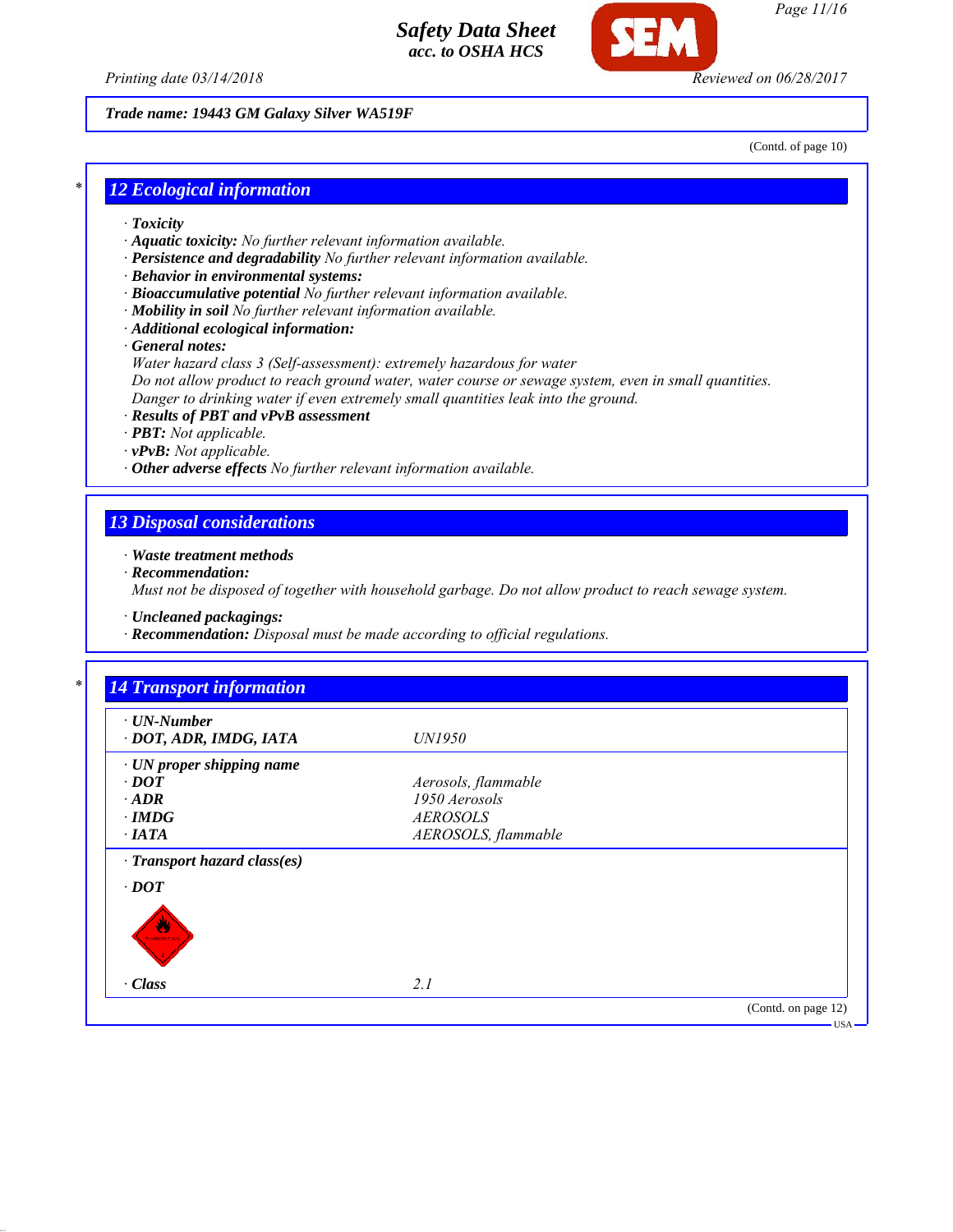

*Page 12/16*

Printing date 03/14/2018 **Reviewed on 06/28/2017** 

*Trade name: 19443 GM Galaxy Silver WA519F*

|                                                                                     | (Contd. of page 11)                                                                                                                                                                                                                                                                                                                                                                                                       |
|-------------------------------------------------------------------------------------|---------------------------------------------------------------------------------------------------------------------------------------------------------------------------------------------------------------------------------------------------------------------------------------------------------------------------------------------------------------------------------------------------------------------------|
| · Label                                                                             | 2.1                                                                                                                                                                                                                                                                                                                                                                                                                       |
| $\cdot$ ADR                                                                         |                                                                                                                                                                                                                                                                                                                                                                                                                           |
| · Class                                                                             | 2 5F Gases                                                                                                                                                                                                                                                                                                                                                                                                                |
| · Label                                                                             | 2.1                                                                                                                                                                                                                                                                                                                                                                                                                       |
| · IMDG, IATA                                                                        |                                                                                                                                                                                                                                                                                                                                                                                                                           |
|                                                                                     |                                                                                                                                                                                                                                                                                                                                                                                                                           |
| · Class<br>$\cdot$ <i>Label</i>                                                     | 2.1<br>2.1                                                                                                                                                                                                                                                                                                                                                                                                                |
| · Packing group<br>· DOT, ADR, IMDG, IATA                                           | Void                                                                                                                                                                                                                                                                                                                                                                                                                      |
| · Environmental hazards:<br>· Marine pollutant:                                     | N <sub>o</sub>                                                                                                                                                                                                                                                                                                                                                                                                            |
| · Special precautions for user<br><b>EMS Number:</b><br>Stowage Code                | Warning: Gases<br>$F$ -D,S-U<br>SW1 Protected from sources of heat.<br>SW22 For AEROSOLS with a maximum capacity of 1 litre:<br>Category A. For AEROSOLS with a capacity above 1 litre:                                                                                                                                                                                                                                   |
| · Segregation Code                                                                  | Category B. For WASTE AEROSOLS: Category C, Clear of living<br>quarters.<br>SG69 For AEROSOLS with a maximum capacity of 1 litre:<br>Segregation as for class 9. Stow "separated from" class 1 except for<br>division 1.4. For AEROSOLS with a capacity above 1 litre:<br>Segregation as for the appropriate subdivision of class 2. For<br>WASTE AEROSOLS: Segregation as for the appropriate subdivision<br>of class 2. |
| · Transport in bulk according to Annex II of<br><b>MARPOL73/78 and the IBC Code</b> | Not applicable.                                                                                                                                                                                                                                                                                                                                                                                                           |
| · Transport/Additional information:                                                 |                                                                                                                                                                                                                                                                                                                                                                                                                           |
| $\cdot$ DOT<br>· Quantity limitations                                               | On passenger aircraft/rail: 75 kg<br>On cargo aircraft only: 150 kg                                                                                                                                                                                                                                                                                                                                                       |
| $\cdot$ ADR                                                                         |                                                                                                                                                                                                                                                                                                                                                                                                                           |
| $\cdot$ Excepted quantities (EQ)                                                    | Code: E0<br>Not permitted as Excepted Quantity                                                                                                                                                                                                                                                                                                                                                                            |
| $\cdot$ IMDG                                                                        |                                                                                                                                                                                                                                                                                                                                                                                                                           |
| $\cdot$ Limited quantities (LQ)                                                     | IL                                                                                                                                                                                                                                                                                                                                                                                                                        |
| $\cdot$ Excepted quantities (EQ)                                                    | Code: E0<br>Not permitted as Excepted Quantity                                                                                                                                                                                                                                                                                                                                                                            |
|                                                                                     |                                                                                                                                                                                                                                                                                                                                                                                                                           |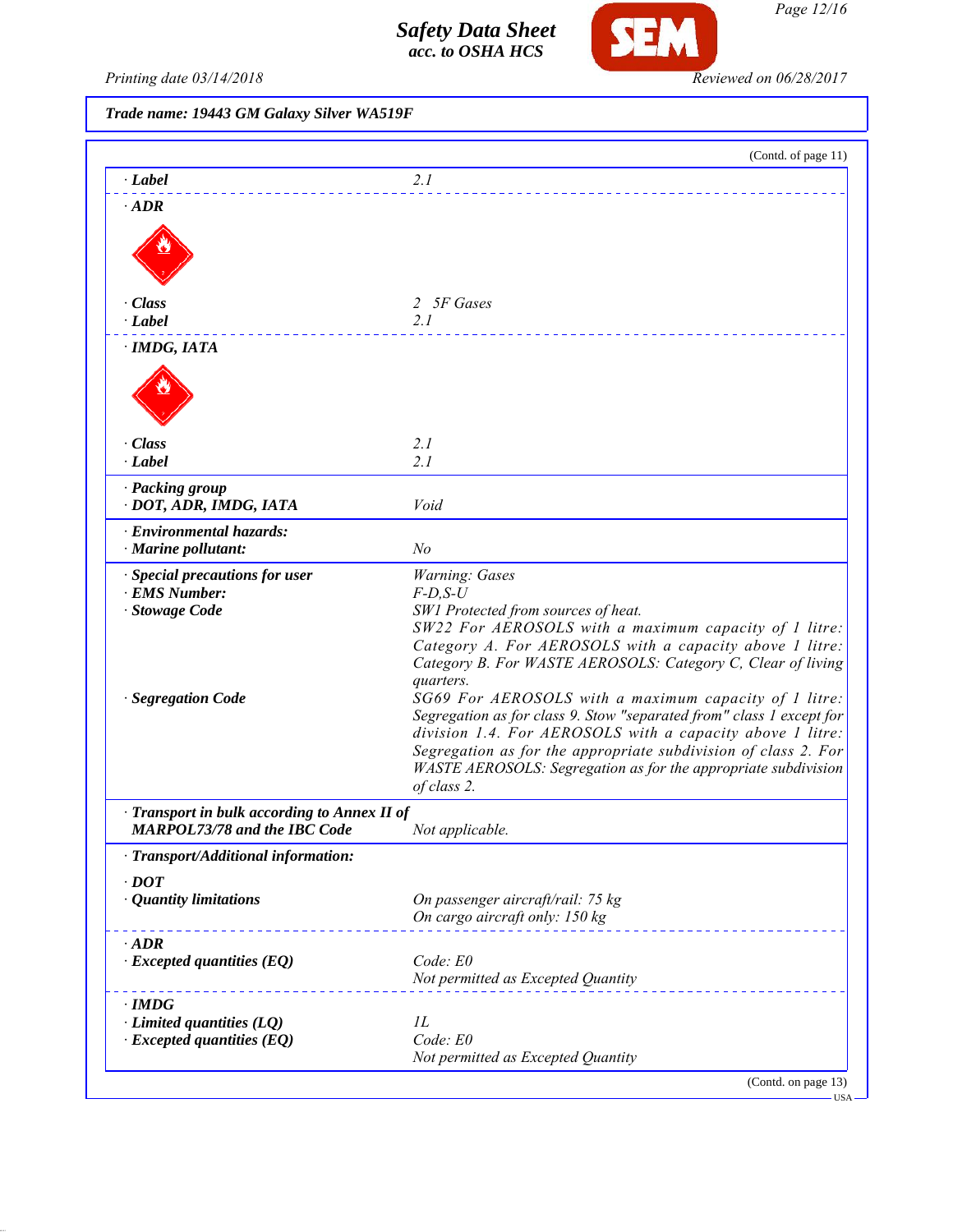

*Printing date 03/14/2018 Reviewed on 06/28/2017*

(Contd. of page 12)

*Page 13/16*

*Trade name: 19443 GM Galaxy Silver WA519F*

*· UN "Model Regulation": UN 1950 AEROSOLS, 2.1*

## *\* 15 Regulatory information*

*· Safety, health and environmental regulations/legislation specific for the substance or mixture · Sara · Section 355 (extremely hazardous substances): None of the ingredient is listed. · Section 313 (Specific toxic chemical listings): 108-88-3 toluene Acrylic Resin 7429-90-5 aluminium 108-10-1 4-methylpentan-2-one*

*1330-20-7 xylene 100-41-4 ethylbenzene*

*71-36-3 butan-1-ol · TSCA (Toxic Substances Control Act):*

*67-64-1 acetone 123-86-4 n-butyl acetate*

*108-65-6 2-methoxy-1-methylethyl acetate 110-19-0 isobutyl acetate 108-88-3 toluene 9004-36-8 Cellulose Acetate Butyrate*

*7429-90-5 aluminium 763-69-9 ethyl 3-ethoxypropionate 108-10-1 4-methylpentan-2-one*

*110-43-0 heptan-2-one 1330-20-7 xylene 16883-83-3 benzyl 3-isobutryloxy-1-isopropyl-2-2-dimethylpropyl phthalate*

*8052-41-3 Stoddard solvent 100-41-4 ethylbenzene 71-36-3 butan-1-ol*

*14059-33-7 Yellow Pigment 41556-26-7 bis(1,2,2,6,6-Pentamethyl-4-piperidinyl) sebacate 104810-48-2 poly(oxy-1,2-ethanediyl), α-[3-[3-(2H-benzotriazol-2-yl)-5-(1,1-dimethylethyl)-4-hydroxyphenyl]- 1-oxopropyl]-ω-hydroxy-104810-47-1 poly(oxy-1,2-ethanediyl), α-[3-[3-(2H-benzotriazol-2-yl)-5-(1,1-dimethylethyl)-4-hydroxyphenyl]-*

*1-oxopropyl]-ω-[3-[3-(2H- benzotriazol-2-yl)-5-(1,1-dimethylethyl)-4-hydroxyphenyl]-1 oxopropoxy]-*

*13463-67-7 titanium dioxide 82919-37-7 Methyl (1,2,2,6,6,- pentamethyl-4-piperidinyl) sebacate*

(Contd. on page 14)

USA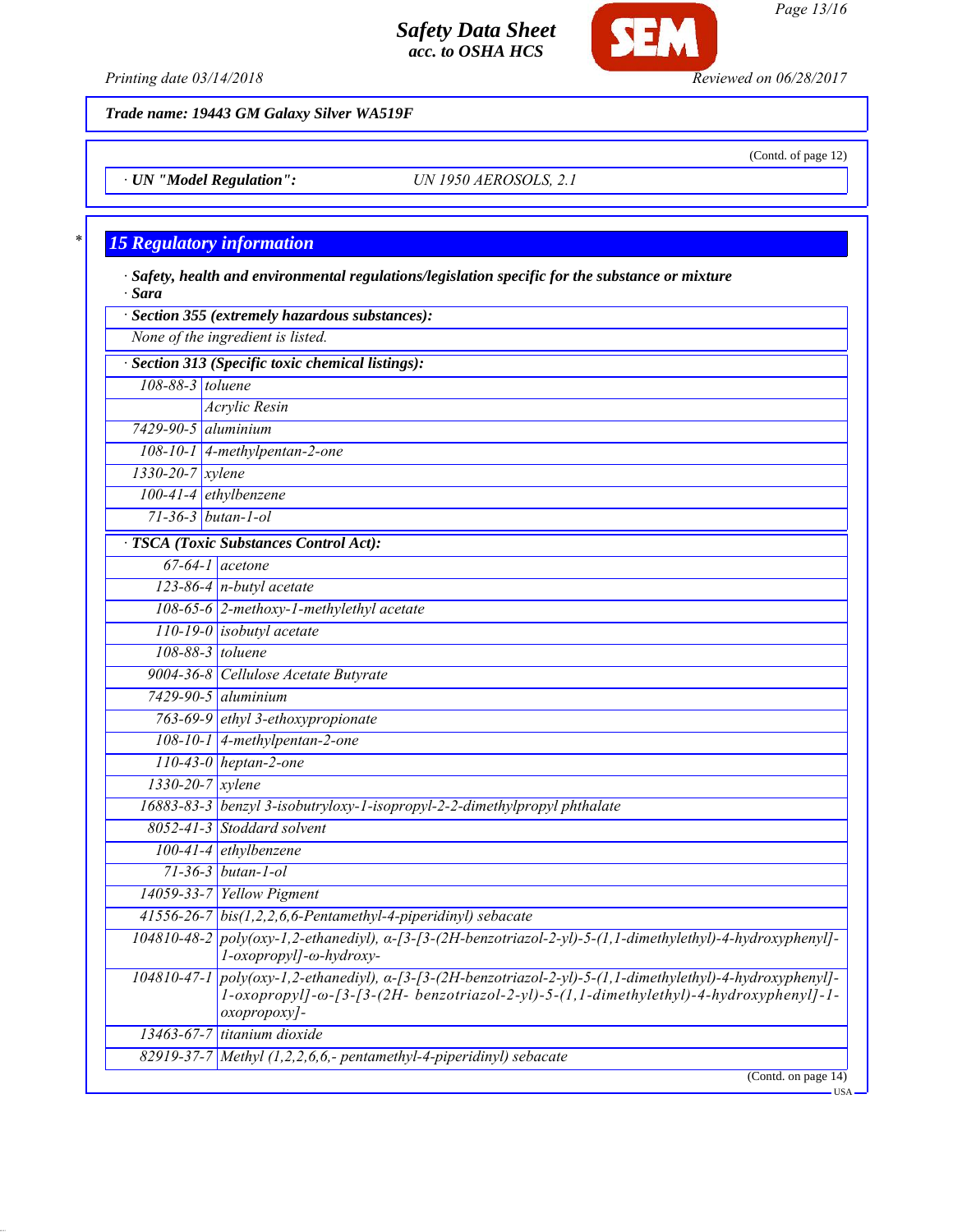

*Page 14/16*

Printing date 03/14/2018 **Reviewed on 06/28/2017** 

*Trade name: 19443 GM Galaxy Silver WA519F*

|                               |                                                                                                             | (Contd. of page 13) |
|-------------------------------|-------------------------------------------------------------------------------------------------------------|---------------------|
|                               | 25322-68-3 Polyethylene glycol                                                                              |                     |
|                               | 7631-86-9 silicon dioxide, chemically prepared                                                              |                     |
|                               | 106-79-6 Dimethyl sebacate(Impurity)                                                                        |                     |
|                               | 7789-82-4 calcium molybdate                                                                                 |                     |
|                               | 2403-89-6 4-Piperidinol, 1,2,2,6,6 pentamethyl- (Impurity)                                                  |                     |
|                               | 21645-51-2 aluminium hydroxide                                                                              |                     |
|                               | · TSCA new (21st Century Act) (Substances not listed)                                                       |                     |
|                               | 68476-86-8 Petroleum gases, liquefied, sweetened                                                            |                     |
| · Proposition 65              |                                                                                                             |                     |
|                               | Chemicals known to cause cancer:                                                                            |                     |
|                               | $108-10-1$ 4-methylpentan-2-one                                                                             |                     |
| $1330 - 20 - 7$ xylene        |                                                                                                             |                     |
|                               | 100-41-4 ethylbenzene                                                                                       |                     |
|                               | 13463-67-7 titanium dioxide                                                                                 |                     |
|                               | Chemicals known to cause reproductive toxicity for females:                                                 |                     |
|                               | None of the ingredients is listed.                                                                          |                     |
|                               | Chemicals known to cause reproductive toxicity for males:                                                   |                     |
|                               | None of the ingredients is listed.                                                                          |                     |
|                               | Chemicals known to cause developmental toxicity:                                                            |                     |
| 108-88-3 toluene              |                                                                                                             |                     |
|                               | 108-10-1 4-methylpentan-2-one                                                                               |                     |
|                               | · Cancerogenity categories                                                                                  |                     |
|                               | · EPA (Environmental Protection Agency)                                                                     |                     |
| $67-64-1$ acetone             |                                                                                                             | Ι                   |
| $108-88-3$ toluene            |                                                                                                             | Н                   |
|                               | $108-10-1$ 4-methylpentan-2-one                                                                             | Ι                   |
| $1330 - 20 - 7$ xylene        |                                                                                                             | Ι                   |
|                               | 100-41-4 ethylbenzene                                                                                       | D                   |
|                               | $71 - 36 - 3$ butan-1-ol                                                                                    | D                   |
|                               | · TLV (Threshold Limit Value established by ACGIH)                                                          |                     |
|                               | $67-64-1$ acetone                                                                                           | A4                  |
| 108-88-3 toluene              |                                                                                                             | A4                  |
|                               | $7429-90-5$ aluminium                                                                                       | A4                  |
| $1330 - 20 - 7$ <i>xylene</i> |                                                                                                             | A4                  |
|                               | $100-41-4$ ethylbenzene                                                                                     | A3                  |
|                               | $13463 - 67 - 7$ titanium dioxide                                                                           | A4                  |
|                               | · NIOSH-Ca (National Institute for Occupational Safety and Health)                                          |                     |
|                               | $13463-67-7$ titanium dioxide                                                                               |                     |
|                               | GHS label elements The product is classified and labeled according to the Globally Harmonized System (GHS). |                     |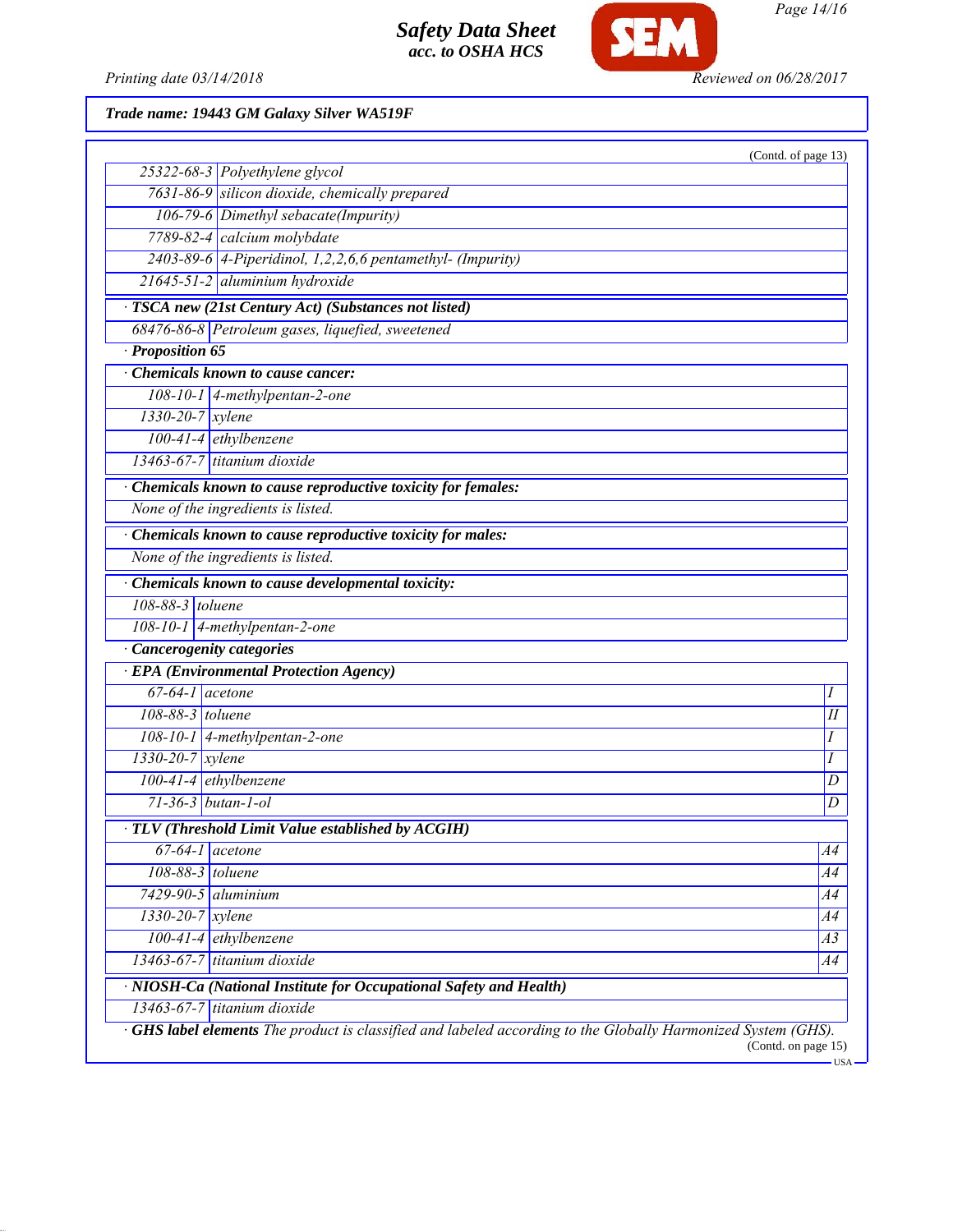*Printing date 03/14/2018 Reviewed on 06/28/2017*

*Trade name: 19443 GM Galaxy Silver WA519F* (Contd. of page 14) *· Hazard pictograms* GHS02 GHS04 GHS07 GHS08 *· Signal word Danger · Hazard-determining components of labeling: acetone toluene 4-methylpentan-2-one Stoddard solvent · Hazard statements H222 Extremely flammable aerosol. H280 Contains gas under pressure; may explode if heated. H319 Causes serious eye irritation. H340 May cause genetic defects. H350 May cause cancer. H361 Suspected of damaging fertility or the unborn child. H336 May cause drowsiness or dizziness. H373 May cause damage to organs through prolonged or repeated exposure. · Precautionary statements P201 Obtain special instructions before use. P202 Do not handle until all safety precautions have been read and understood. P210 Keep away from heat/sparks/open flames/hot surfaces. - No smoking. P211 Do not spray on an open flame or other ignition source. P251 Pressurized container: Do not pierce or burn, even after use. P260 Do not breathe dust/fume/gas/mist/vapors/spray. P264 Wash thoroughly after handling. P271 Use only outdoors or in a well-ventilated area. P280 Wear protective gloves/protective clothing/eye protection/face protection. P304+P340 IF INHALED: Remove person to fresh air and keep comfortable for breathing. P305+P351+P338 If in eyes: Rinse cautiously with water for several minutes. Remove contact lenses, if present and easy to do. Continue rinsing. P308+P313 IF exposed or concerned: Get medical advice/attention. P312 Call a poison center/doctor if you feel unwell. P314 Get medical advice/attention if you feel unwell. P337+P313 If eye irritation persists: Get medical advice/attention. Store in a well-ventilated place. Keep container tightly closed. P405 Store locked up. P410+P403 Protect from sunlight. Store in a well-ventilated place. P410+P412 Protect from sunlight. Do not expose to temperatures exceeding 50°C/122°F. P501 Dispose of contents/container in accordance with local/regional/national/international regulations. · National regulations: · Additional classification according to Decree on Hazardous Materials: Carcinogenic hazardous material group III (dangerous).*

*· Information about limitation of use:*

*Workers are not allowed to be exposed to the hazardous carcinogenic materials contained in this preparation. Exceptions can be made by the authorities in certain cases.*

(Contd. on page 16)

USA